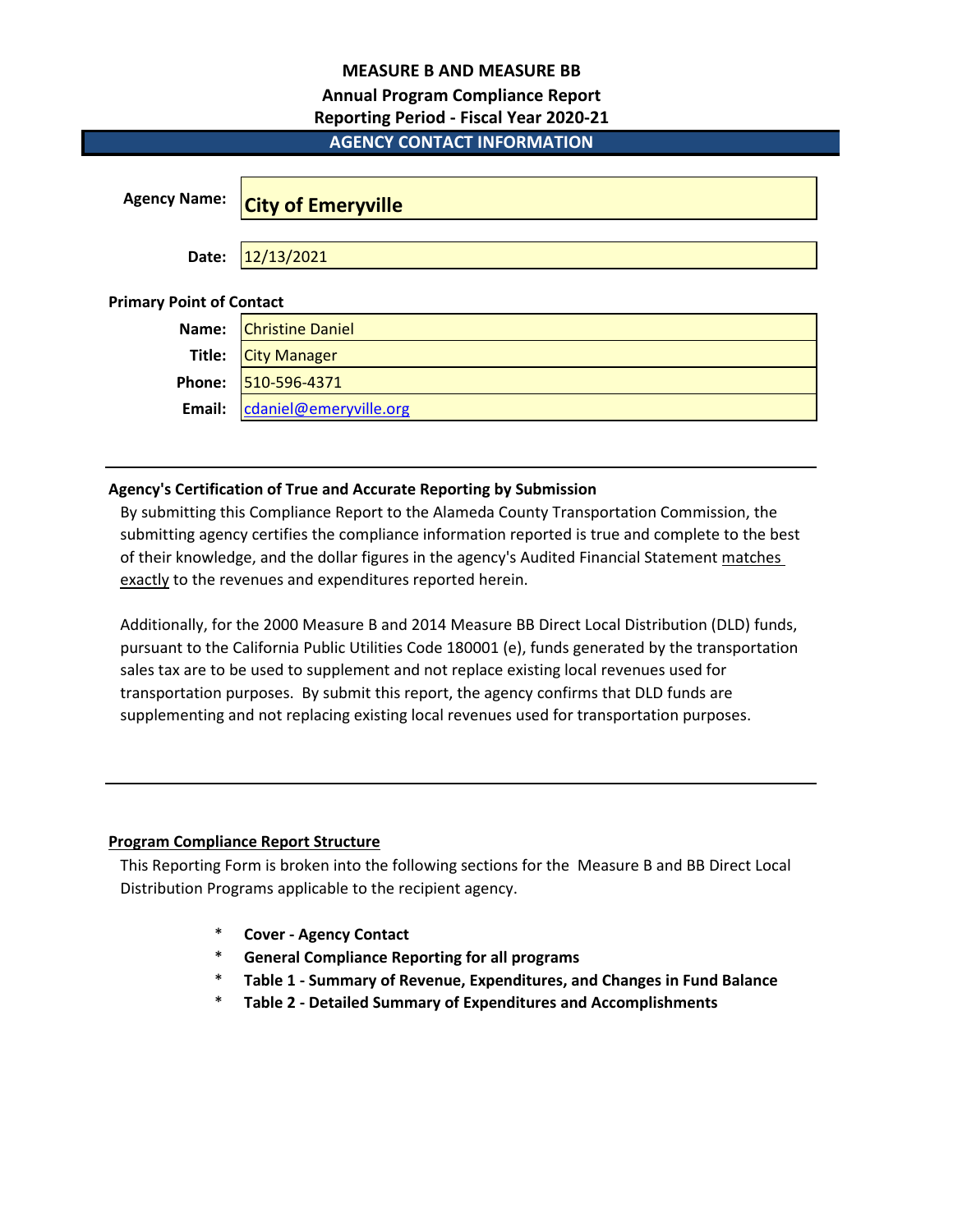#### **MEASURE B AND MEASURE BB**

**Annual Program Compliance Report**

## **TABLE 1: SUMMARY OF REVENUE, EXPENDITURES, AND CHANGES IN FUND BALANCE**

*DIRECTIONS: Complete the sections below based on the Measure B and BB Audited Financial Statements, for the applicable DLD programs for your agency. Values must match financial statements and total reported expenditures on Table 2.* 

## **A. 2000 MEASURE B Direct Local Distribution Programs**



## **B. 2014 MEASURE BB Direct Local Distribution Programs**

|                                                      | Bicycle /<br>Pedestrian   | <b>Local Streets</b><br>and Roads | <b>Mass Transit</b>                       | Paratransit               | <b>Total</b>                 |
|------------------------------------------------------|---------------------------|-----------------------------------|-------------------------------------------|---------------------------|------------------------------|
| <b>Beginning of Year Fund Balance</b>                | 21,540<br>Ŝ.              | \$<br>594,730                     | \$<br>$\overline{\phantom{a}}$            | \$<br>12,671              | \$<br>628,941                |
| Revenue<br>Interest                                  | 35,825<br>\$<br>\$<br>133 | 323,910<br>\$<br>\$<br>3,144      | \$<br>$\overline{\phantom{a}}$<br>\$<br>٠ | 34,643<br>\$<br>\$<br>167 | 394,378<br>\$<br>\$<br>3,444 |
| <b>Expenditures</b><br>Expenditures Matches Table 2? | \$.<br>13,395<br>TRUE     | \$<br>321,359<br>TRUE             | \$<br>$\sim$<br><b>#REF!</b>              | \$<br>6,383<br>TRUE       | \$<br>341,137                |
| <b>End of Year Fund Balance</b>                      | 44,103<br>\$              | 600,425<br>\$                     | \$<br>$\blacksquare$                      | \$<br>41,098              | \$<br>685,626                |
| <b>Notes</b>                                         |                           |                                   |                                           |                           |                              |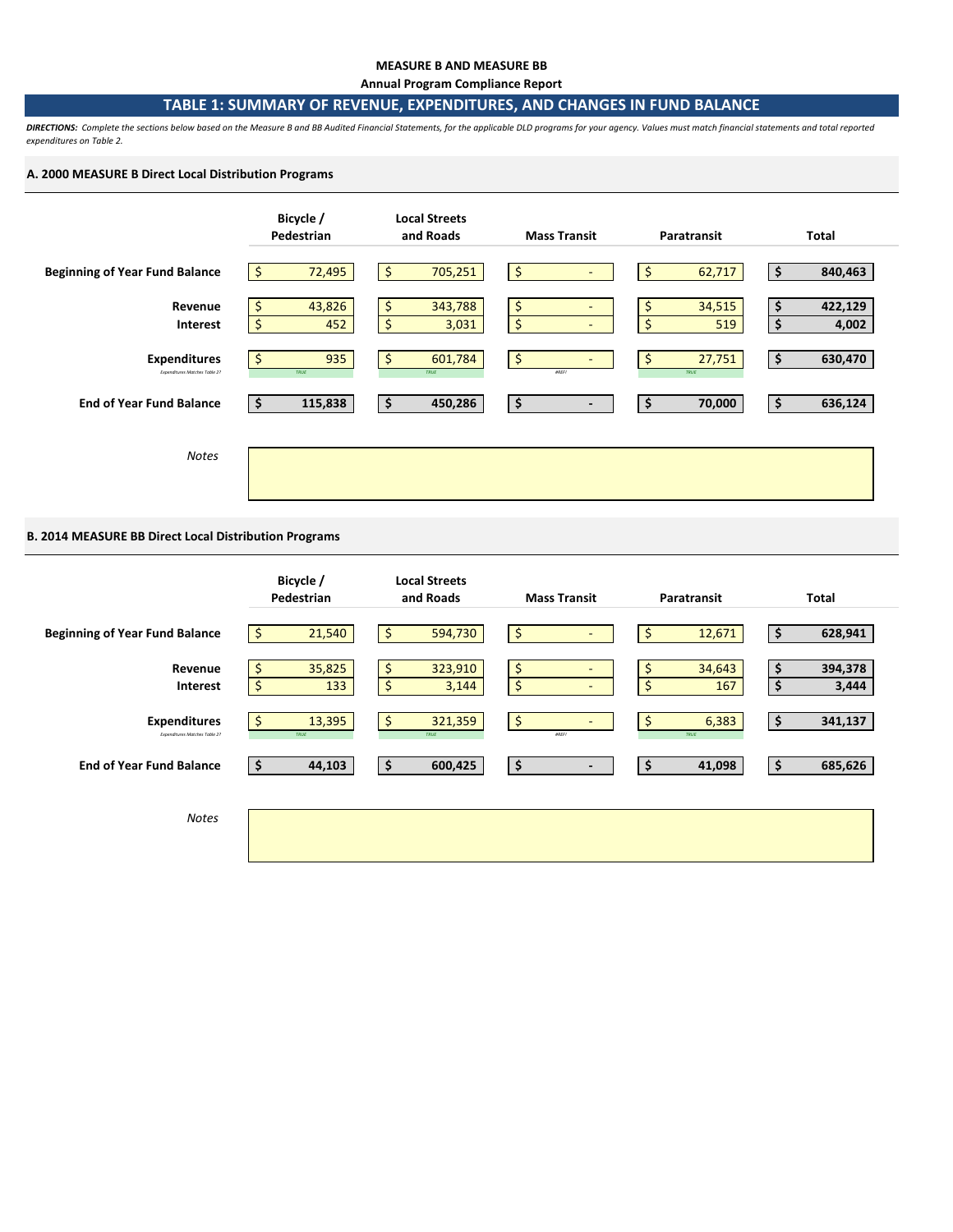**Reporting Period - Fiscal Year 2020-21**

## **GENERAL COMPLIANCE REPORTING**

**1. Adoption Year Indicate the adoption year of the most current Bicycle/Pedestrian Master Plans, as applicable.** 

Bicycle Master Plan Pedestrian Master Plan Bike/Ped Master Plan

| Adoption rear |  |
|---------------|--|
| 2017          |  |
| 2017          |  |
| 2017          |  |

**If the plans are over five-years past the last adoption year, specify when your agency's will perform its next update.**  *Indicate N/A, if not applicable.* 

The Bike-Ped Master pLan was last updated in 2017 and an plan update is scheduled for 2022.

## **2a. How much of the program fund balance is encumbered into active contracts/projects?**

*Encumbered value should be less than or equal to the available balance.* 

|                  |         | \$ Encumbered |
|------------------|---------|---------------|
| MB Balance \$    | 115,838 | 115,838       |
| MBB Balance   \$ | 44,103  | 44,103        |
| Total \$         | 159,941 | 159,941       |

#### **2b. Why is there a fund balance?** *Indicate N/A, if not applicable.*

In order to develop projects of an effiecent size and scope it is necessary to aggregate multiple years of funding.

## **2c. Specify any large planned uses of fund balances within this program and their status i.e. planned or underway.**

| <b>Project Title</b>                | <b>Brief Project Description</b>              | <b>IDLD Amount</b> | <b>Project Status</b> |
|-------------------------------------|-----------------------------------------------|--------------------|-----------------------|
| <b>Annual Street Rehabilitation</b> | Bike and Pedestrian Facility Enhancements and | 159,941 Planned    |                       |
|                                     | Maintenance                                   |                    |                       |
|                                     |                                               |                    |                       |

**3. Confirm all expenditures were governing body approved (Yes/No).**

Yes

**4. Confirm the completion of the publicity requirements in the table below (Yes/No).**

## **Copy of article, website, signage**

**If applicable, briefly explain why the publicity requirement wasn't completed.** 

|                | <b>Measure B</b> | <b>Measure BB</b> | attached? | requirement wasn't completed. |
|----------------|------------------|-------------------|-----------|-------------------------------|
| <b>Article</b> | Yes              | Yes               | Yes       | N/A                           |
| Website        | Yes              | Yes               | Yes       | N/A                           |
| <b>Signage</b> | Yes              | Yes               | Yes       | N/A                           |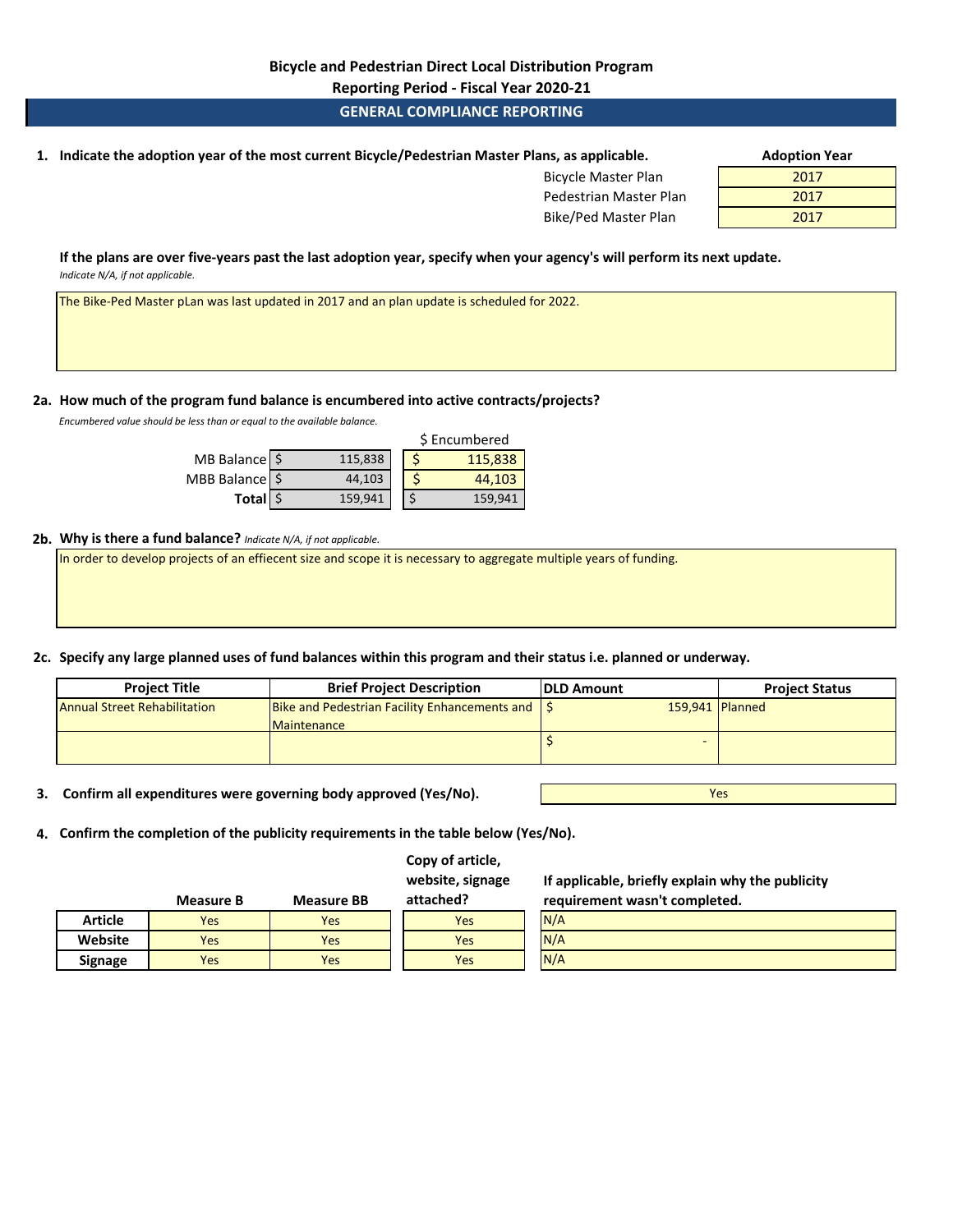#### **Bicycle and Pedestrian Direct Local Distribution Program Reporting Period - Fiscal Year 2020-21**

#### **TABLE 2: DETAILED SUMMARY OF EXPENDITURES AND ACCOMPLISHMENTS**

Provide a detailed summary of Measure B and BB Expenditures for the reporting fiscal year. Performance reporting/quantity complete and other fund expenditures should be consistent with reporting data sent to other agencies - Expenditure total must correspond to your Audited Financial Statements, and Table 1 values.

| Project<br>Category<br>(Drop-down<br>No.<br><b>Menul</b>   | Project<br>Phase<br>(Drop-down Menu) | Project<br><b>Type</b><br>(Drop-down Menu) | <b>Primarily Capital or</b><br>Administrative<br>Expenditure? | <b>Project Name</b>                      | <b>Project Description/Benefits</b> | Quantity<br><b>Completed in</b><br>FY 20-21 | <b>Units for</b><br>Quantity<br>(Drop-down<br><b>Menul</b> | Additional description on units or<br>expanded detail on expenditures,<br>performance, accomplishments | <b>Measure B</b><br><b>DLD Expenditures</b> |        | <b>Measure BB</b><br><b>DLD Expenditures</b> |
|------------------------------------------------------------|--------------------------------------|--------------------------------------------|---------------------------------------------------------------|------------------------------------------|-------------------------------------|---------------------------------------------|------------------------------------------------------------|--------------------------------------------------------------------------------------------------------|---------------------------------------------|--------|----------------------------------------------|
| Bike/Ped                                                   | Operations                           | Other                                      | Administrative                                                | Annual Compliance Audit - Measure B BP   | <b>Funding Source Requirement</b>   |                                             | Other                                                      |                                                                                                        |                                             | 935    |                                              |
| Bike/Ped                                                   | Operations                           | Other                                      | Administrative                                                | EBBC - Bike to Anywhere Sponsorship      | Bike Infrasturcture Promotion       |                                             | Other                                                      |                                                                                                        |                                             |        | 2,500                                        |
| Bike/Ped                                                   | Construction                         | Signals                                    | Capital                                                       | Traffic Signal Improvements -Powell/40th | Signal Protected Crossings          |                                             | Signals                                                    | Signals @ Arterial Crossings                                                                           |                                             |        | 9,960                                        |
| Bike/Ped                                                   | Operations                           | Other                                      | Administrative                                                | Annual Compliance Audit - Measure BB BP  | <b>Funding Source Requirement</b>   |                                             | Other                                                      |                                                                                                        |                                             |        | 935                                          |
| <b>Total Percentage of Capital vs Administrative Costs</b> |                                      | 70%                                        |                                                               |                                          |                                     |                                             | <b>TOTAL</b>                                               |                                                                                                        | 935                                         | 13,395 |                                              |
|                                                            |                                      | a. Total Capital                           | 9,960                                                         |                                          |                                     |                                             |                                                            | Match to Table 1?                                                                                      | <b>TRUE</b>                                 |        | <b>TRUE</b>                                  |
|                                                            |                                      | b. Total Administrative                    | 4,370                                                         |                                          |                                     |                                             |                                                            |                                                                                                        |                                             |        |                                              |

**Is the total percentage of Capital vs Program Administration (outreach, staffing, administrative support) Costs GREATER THAN 50%? If not, explain how capital investments will increase in the future.**

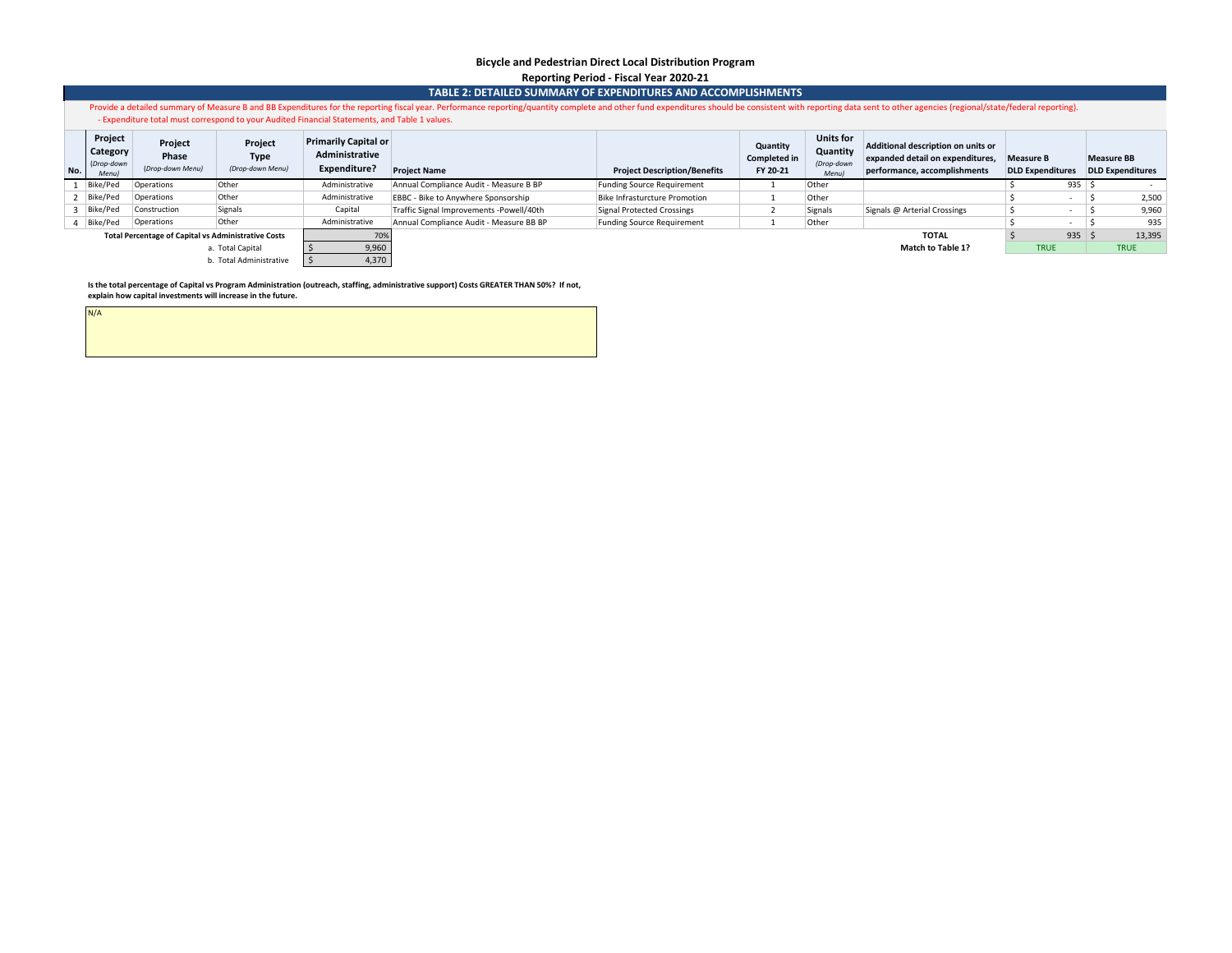**Reporting Period - Fiscal Year 2020-21**

**GENERAL COMPLIANCE REPORTING**

# **1. PCI =** 74 **What is agency's current Pavement Condition Index (PCI)?**

Use PCI from the most recent MTC's VitalSigns linked here: [http://www.vitalsig](http://www.vitalsigns.mtc.ca.gov/street-pavement-condition)ns.mtc.ca.gov/street-pavement-condition

Yes

#### **If your PCI falls below a score of 60 (fair condition), specify what actions are being implemented to increase the PCI.**  *Indicate N/A, if not applicable.*

N/A

## **2a. How much of the program fund balance is encumbered into active contracts/projects?**

*Encumbered value should be less than or equal to the available balance.* 

|                  |           | \$ Encumbered |
|------------------|-----------|---------------|
| MB Balance \$    | 450,286   | 450,286       |
| MBB Balance   \$ | 600,425   | 600,425       |
| Total \$         | 1,050,711 | 1,050,711     |

### **2b. Why is there a fund balance?** *Indicate N/A, if not applicable.*

In order to develop projects of efficient size and scope it is necessary to aggregate multiple years of funding.

**2c. Specify any large planned uses of fund balances within this program and their status i.e. planned or underway.**

| <b>Project Title</b> | <b>Brief Project Description</b>                                                     | <b>IDLD Amount</b> |                   | <b>Project Status</b> |
|----------------------|--------------------------------------------------------------------------------------|--------------------|-------------------|-----------------------|
|                      | Annual Street Rehabilitation Project Street rehabilitation necessary to maintain PCI |                    | 1,050,711 Planned |                       |
|                      |                                                                                      |                    |                   |                       |
|                      |                                                                                      |                    |                   |                       |

**3. Confirm all expenditures were governing body approved (Yes/No).**

**4. Confirm the completion of the publicity requirements in the table below (Yes/No).**

|                | <b>Measure B</b> | <b>Measure BB</b> | Copy of article,<br>website, signage<br>attached? | If applicable, briefly explain why the publicity<br>requirement wasn't completed. |  |
|----------------|------------------|-------------------|---------------------------------------------------|-----------------------------------------------------------------------------------|--|
| <b>Article</b> | Yes              | <b>Yes</b>        | <b>Yes</b>                                        | N/A                                                                               |  |
| Website        | <b>Yes</b>       | <b>Yes</b>        | Yes                                               | N/A                                                                               |  |
| <b>Signage</b> | <b>Yes</b>       | <b>Yes</b>        | Yes                                               | N/A                                                                               |  |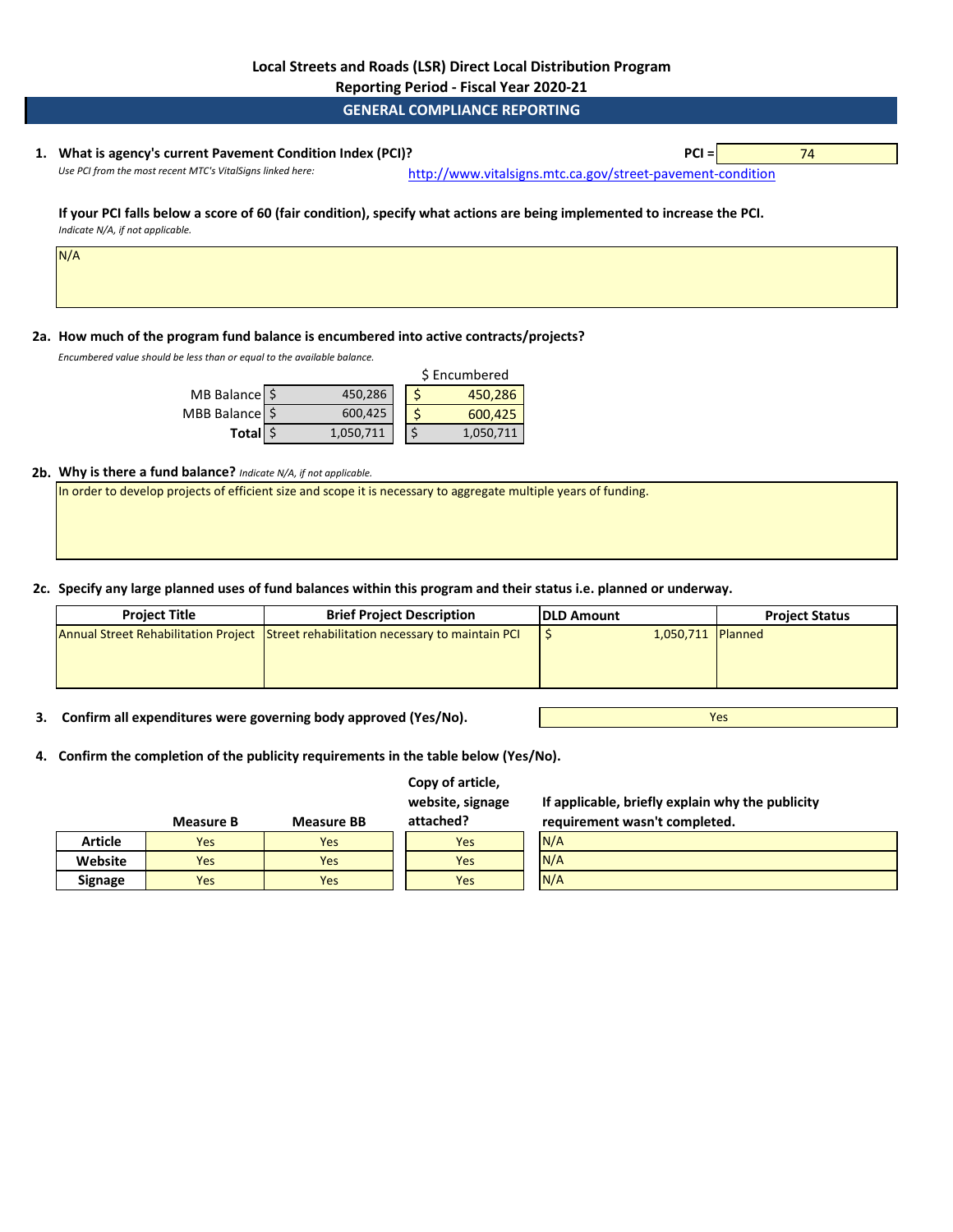#### **Local Streets and Roads Direct Local Distribution Program Reporting Period - Fiscal Year 2020-21**

**TABLE 2: DETAILED SUMMARY OF EXPENDITURES AND ACCOMPLISHMENTS**

|                  |                                            |                                               | Expenditure total must correspond to your Audited Financial Statements and Table 1 values |                                                                      | Provide a detailed summary of Measure B and BB Expenditures for the reporting fiscal year. Performance reporting/quantity complete and other fund expenditures should be consistent with reporting data sent to other agencies |                                      |                                             |                                                     |                                                                                                                  |    |                         |            |                                              |
|------------------|--------------------------------------------|-----------------------------------------------|-------------------------------------------------------------------------------------------|----------------------------------------------------------------------|--------------------------------------------------------------------------------------------------------------------------------------------------------------------------------------------------------------------------------|--------------------------------------|---------------------------------------------|-----------------------------------------------------|------------------------------------------------------------------------------------------------------------------|----|-------------------------|------------|----------------------------------------------|
| No.              | Project<br>Category<br>(Drop-down<br>Menul | Project<br>Phase<br>(Drop-down Menu)          | Project<br><b>Type</b><br>(Drop-down Menu)                                                | <b>Primarily Capital or</b><br>Administrative<br><b>Expenditure?</b> | <b>Project Name</b>                                                                                                                                                                                                            | <b>Project Description/Benefits</b>  | Quantity<br><b>Completed in</b><br>FY 20-21 | <b>Units for</b><br>Quantity<br>(Drop-down<br>Menu) | Additional description on units or<br>expanded detail on expenditures, Measure B<br>performance, accomplishments |    | <b>DLD Expenditures</b> |            | <b>Measure BB</b><br><b>DLD Expenditures</b> |
|                  |                                            | Streets/Rds Construction                      | Street<br>Resurfacing/Maintenance                                                         | Capital                                                              | On-Going Street Rehabilitation Project 20-21                                                                                                                                                                                   | Street Rehab to Maintain/Improve PCI | 3.4                                         | Lane Miles                                          |                                                                                                                  |    | $600,000$ \ \$          |            |                                              |
|                  | Streets/Rds Other                          |                                               | <b>Program Operations</b>                                                                 | Administrative                                                       | Annual Compliance Audit - Measure B LS&R                                                                                                                                                                                       | <b>Funding Source Compliance</b>     |                                             | Other                                               | Lump Sum Audit Cost                                                                                              |    | $935$ \$                |            |                                              |
|                  | 3 Streets/Rds Operations                   |                                               | <b>Program Operations</b>                                                                 | Administrative                                                       | I-80 SMART Cooridor Operations                                                                                                                                                                                                 | Communications                       |                                             | Other                                               | Annual Telecom Cost for SMART                                                                                    | \$ | $849$ \$                |            |                                              |
|                  |                                            | Streets/Rds   Maintenance                     | Street<br>Resurfacing/Maintenance                                                         | Capital                                                              | Streets & Roads Maintenance - EPW                                                                                                                                                                                              | Operations and Maintenance           |                                             | Other                                               | Annual Costs for Citywide Maint                                                                                  | \$ |                         | ١ś         | 7,490                                        |
|                  | Streets/Rds PS&E                           |                                               | Street<br>Resurfacing/Maintenance                                                         | Capital                                                              | Professional Services - Streets & Roads                                                                                                                                                                                        | 67th/Shellmound signal/pavement      |                                             | Intersections                                       | Signal and Pavement design                                                                                       | Ś  | $\sim$                  | ١ś         | 29,805                                       |
|                  | 6 Streets/Rds Other                        |                                               | <b>Program Operations</b>                                                                 | Administrative                                                       | Annual Compliance Audit - Measure BB LS&R                                                                                                                                                                                      | <b>Funding Source Compliance</b>     |                                             | Other                                               | Lump Sum Audit Cost                                                                                              | Ś  | $\sim$                  | $\vert$ \$ | 935                                          |
|                  | Streets/Rds Operations                     |                                               | Pedestrian Improvements                                                                   | Capital                                                              | On-Going Street Rehabilitation Project - Advertising                                                                                                                                                                           | Pandemic Outreach                    | 26                                          | Intersections                                       | Pandemic Response PPB signage                                                                                    | \$ |                         | $\vert$ \$ | 1,962                                        |
|                  | 8   Streets/Rds   PS&E                     |                                               | Street<br>Resurfacing/Maintenance                                                         | Capital                                                              | Professional Services - Streets & Roads                                                                                                                                                                                        | Design & Inspection                  | 3.4                                         | Lane Miles                                          |                                                                                                                  |    | $\sim$                  |            | 113,642                                      |
|                  |                                            | 9   Streets/Rds   Construction                | Street<br>Resurfacing/Maintenance                                                         | Capital                                                              | On-Going Street Rehabilitation Project                                                                                                                                                                                         | FY 20/21                             | 3.4                                         | Lane Miles                                          |                                                                                                                  | Ś  | $\sim$                  | $\vert$ \$ | 167,525                                      |
| 10               |                                            |                                               |                                                                                           |                                                                      |                                                                                                                                                                                                                                |                                      |                                             |                                                     |                                                                                                                  |    |                         |            |                                              |
|                  |                                            | Percentage of Capital vs Administrative Costs |                                                                                           | 100%                                                                 |                                                                                                                                                                                                                                |                                      |                                             |                                                     | <b>TOTAL</b>                                                                                                     |    | $601,784$ \$            |            | 321,359                                      |
| a. Total Capital |                                            |                                               |                                                                                           | 920,424                                                              |                                                                                                                                                                                                                                |                                      |                                             |                                                     | <b>Match to Table 1?</b>                                                                                         |    | <b>TRUE</b>             |            | <b>TRUE</b>                                  |

N/A

b. Total Administrative  $\frac{1}{5}$  2,719

If your agency did not expend greater than 50% of total costs on Capital Investments, explain how capital investments, whalin fore capital investments will increase in the future and the minimum of 15% of Measure BB LSR fu **over Program Administration (outreach, staffing, administrative support).** *Indicate N/A if not applicable.* 

In this fiscal year, how much of Measure BB LSR funds were expended on bike/pedestrian improvements? Percent of Measure BB LSR funds expenditures on bike/pedestrian improvements: **Meets minimum 15% threshold?**

| nts. |         |
|------|---------|
|      | 138,488 |
|      | 43.1%   |
|      | TRUF    |
|      |         |

#### **If your agency did not meet the 15% minimum expenditure requirement this fiscal year, explain why.**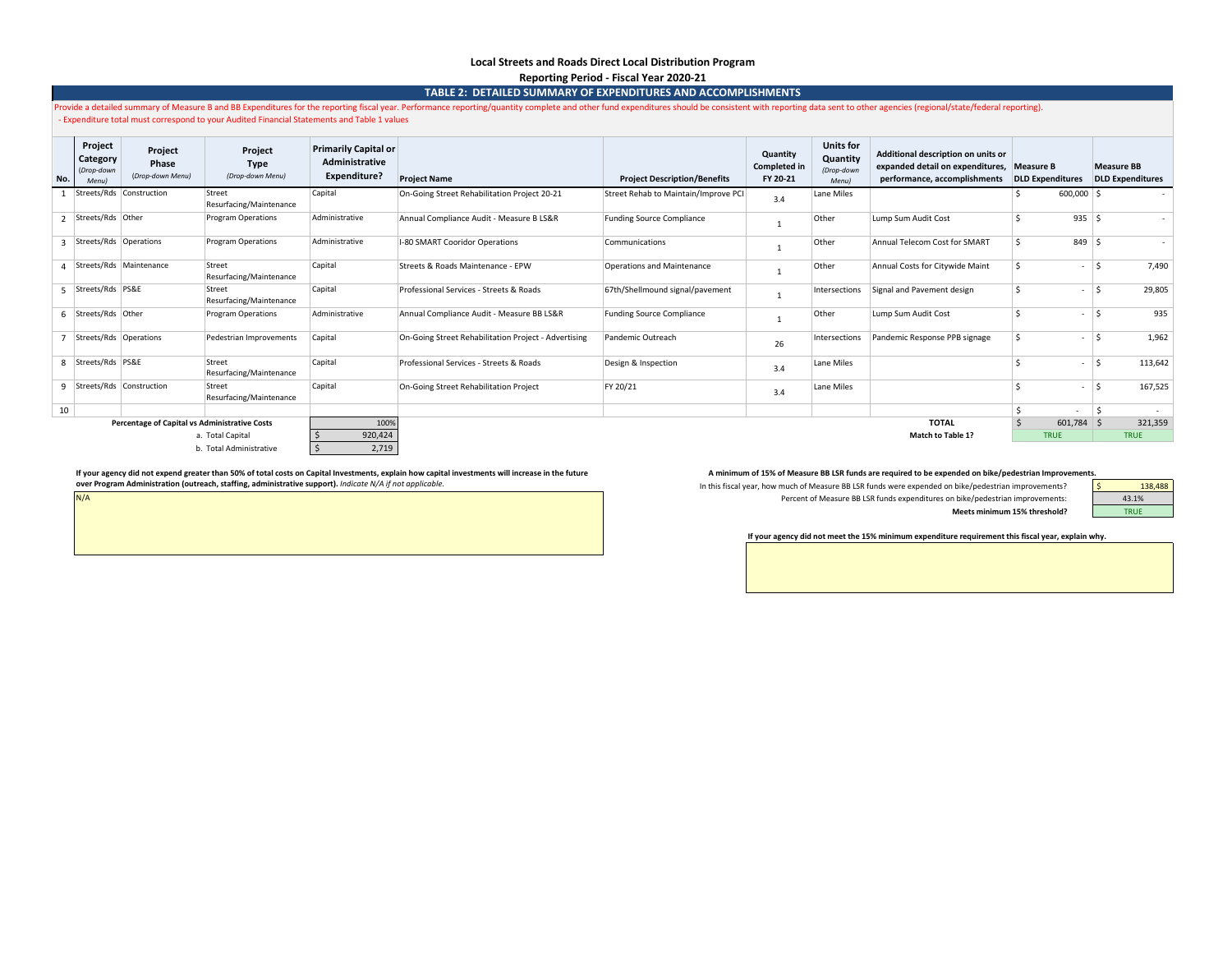**Reporting Period - Fiscal Year 2020-21**

## **GENERAL COMPLIANCE REPORTING**

# **1a.How much of the balance identified here is encumbered into active contracts and projects?**

*Encumbered value should be less than or equal to the available balance.* 

|                |         | \$ Encumbered |        |  |  |
|----------------|---------|---------------|--------|--|--|
| MB Balance \$  | 70,000  |               | 38,428 |  |  |
| MBB Balance \$ | 41,098  |               | 31.572 |  |  |
| Total \$       | 111,098 |               | 70,000 |  |  |

#### **2b.Why is there a fund balance?** *Indicate N/A, if not applicable.*

Due to COVID-19, we were not able to use all of the funds available due to limited programs and services. An extension was given to use the funds within one year beyond the planned expeditures.

**1c. Specify any large planned uses of fund balances within this program and their status i.e. planned or underway.**

| <b>Project Title</b>                  | <b>Brief Project Description</b>              | <b>IDLD Amount</b> | <b>Project Status</b> |
|---------------------------------------|-----------------------------------------------|--------------------|-----------------------|
| 8 To Go Shuttle                       | Paratransit shuttle services for residents of |                    | 20,428 Underway       |
|                                       | $94608$ Zin Code                              |                    |                       |
| <b>Group Trips - New Bus Purchase</b> | New Bus Purchase for Group Trips Program      |                    | 49,572 Planned        |
|                                       |                                               |                    |                       |

**4. Confirm all expenditures were governing body approved (Yes/No).**

**5. Confirm the completion of the publicity requirements in the table below (Yes/No).**

|                | <b>Measure B</b> | <b>Measure BB</b> | Attached? |
|----------------|------------------|-------------------|-----------|
| Article        | Yes              | Yes               | Yes       |
| Website        | Yes              | Yes               | Yes       |
| <b>Signage</b> | Yes              | Yes               | Yes       |

**Copy of Article, website, signage** 

> N/A N/A

**If applicable, briefly explain why the publicity requirement** 

Yes

**wasn't completed.** N/A